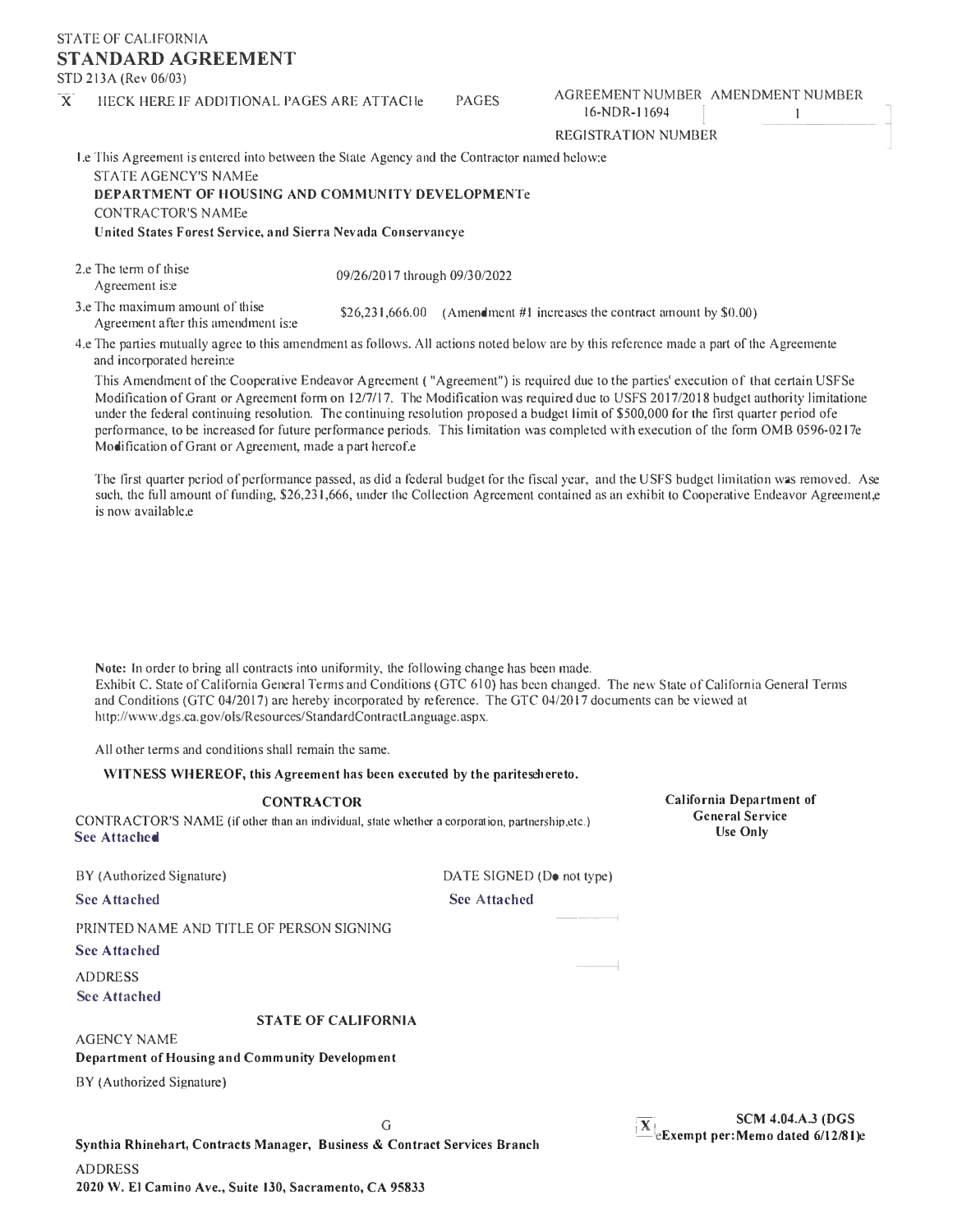## STATE OF CALIFORNIA **STANDARD AGREEMENT**  STD 213A (Rev. 06/03)

United States Forest Service, Sierra Nevada Conservancy 16-NDR-11694, Am. I Page 2 of 2

# **CONTRACTOR**

United States Forest Service

| In the<br>Date: $2/12/19$<br>By:                                   |
|--------------------------------------------------------------------|
| Jason Kuiken<br>Forest Supervisor, USDA Forest Service, Stanislaus |
|                                                                    |
| <b>National Forest</b>                                             |
| Address:                                                           |
| 19777 Greenley Road                                                |
| Sonora, CA 05370                                                   |
|                                                                    |
| Sierra Nevada Conservancy                                          |
| a California State Agency                                          |
|                                                                    |
| By:<br>Date:                                                       |
|                                                                    |
| Angela Avery                                                       |
| Executive Officer, Sierra Nevada Conservancy                       |
|                                                                    |
| Address:                                                           |
| 11521 Blocker Drive, Suite 205                                     |
| Auburn, CA 95603                                                   |
|                                                                    |